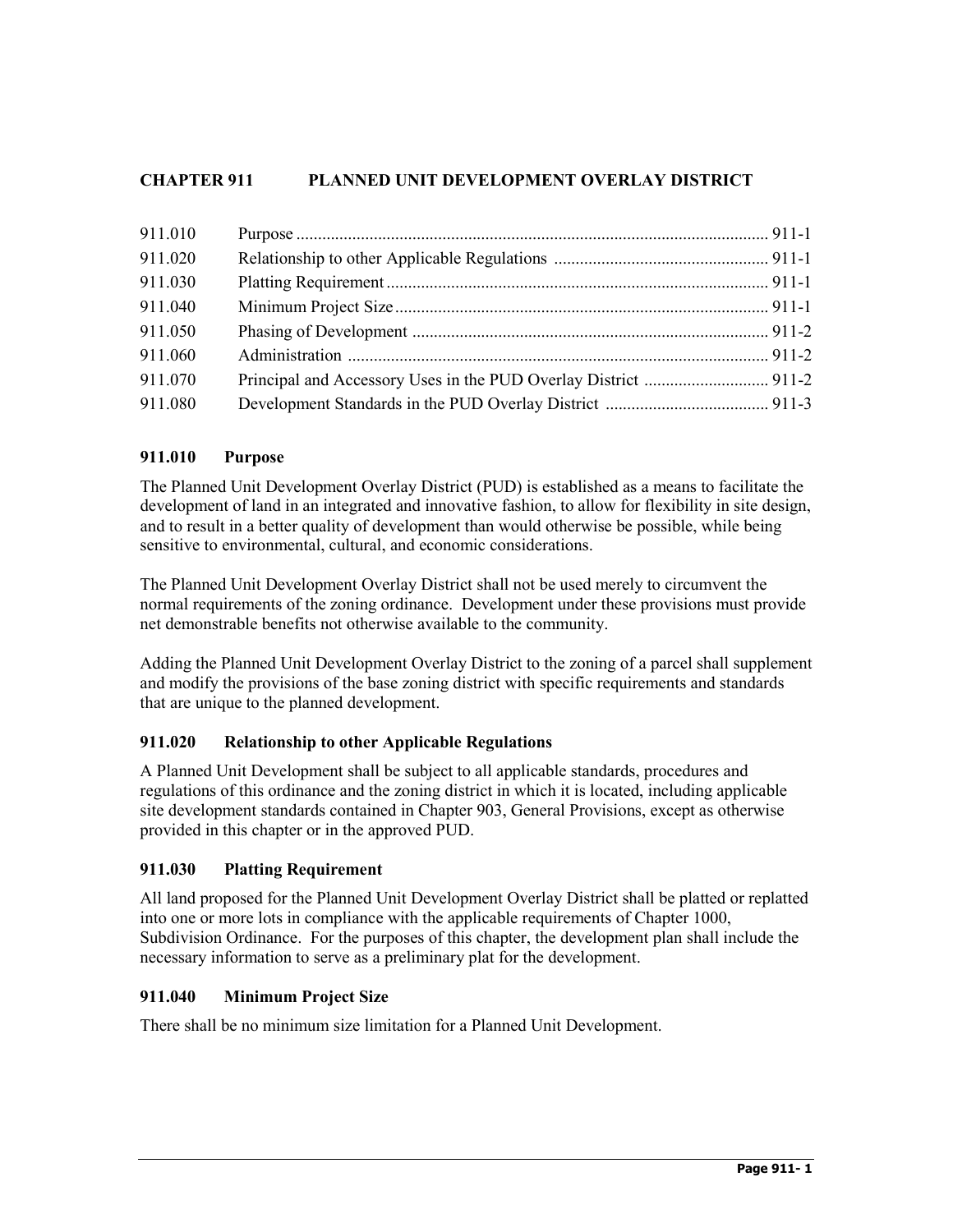## **911.050 Phasing of Development**

Phasing of the Planned Unit Development shall be permitted, provided that each individual phase shall be designed and developed to exist as an independent unit not reliant on subsequent phases to be a satisfactory addition to the city. Additionally, providing common open space and site amenities that are shown on the development plan must proceed at the same rate as the dwelling units, if any.

## **911.060 Administration**

The regulations of the Planned Unit Development Overlay District shall be administered as described in Chapter 917, Application Review Procedures.

## **911.070 Principal and Accessory Uses in the Planned Unit Development Overlay District**

A. Summary Tables of Principal, Conditional or Accessory Land Uses

All Principal, Conditional and Accessory Uses allowed in the Planned Unit Development District are summarized in Table 911-1.

B. Permitted Principal or Accessory Land Uses

Any use allowed in the underlying zoning district where the Planned Unit Development is proposed may be included as part of a PUD development plan. In addition, other uses of land may be permitted in the Planned Unit Development upon approval by the City Council. The development plan shall identify all proposed land uses, and those uses shall become permitted uses with approval of the development plan.

C. Specific Development Requirements

Specific development requirements will be negotiated through the Planned Unit Development process described in Chapter 917, Application Review Procedures.

D. General Development Requirements

Land development shall conform to the requirements for parking and traffic circulation, landscape design, fencing, lighting, and other considerations as specified in Chapter 902, General Provisions, or as determined through the PUD process.

E. Dimensional Requirements in Residential Districts

Dimensional requirements for the PUD District will be as specified in the underlying zoning district or as modified by the City Council through the PUD process.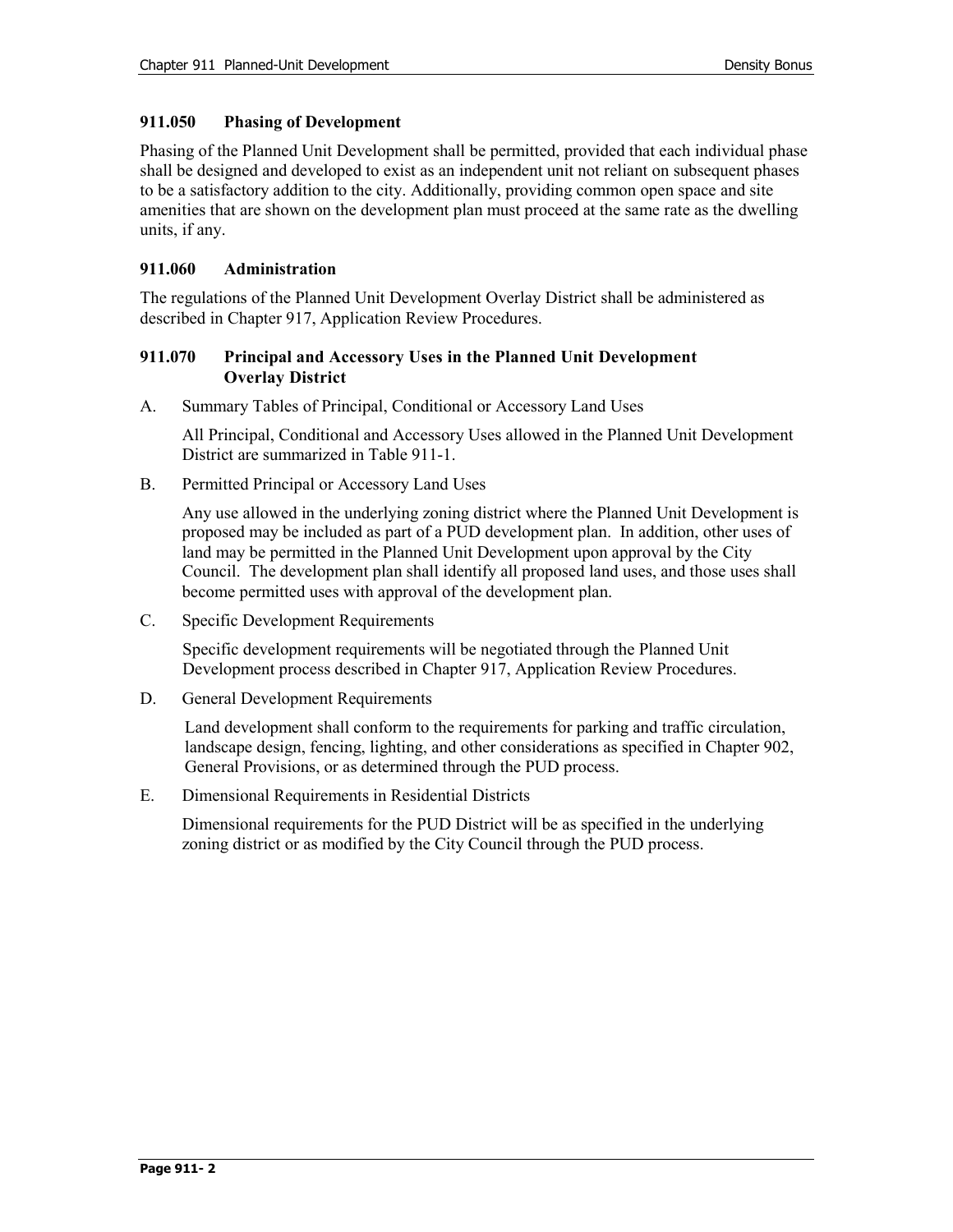#### **Table 911-1: Summary of the Principal, Conditional and Accessory Land Uses Permitted in the Planned Unit Development Overlay District**

#### **P: Permitted C: Conditional --: Not allowed**

| <b>Land Uses</b>                                                                                              |   | <b>Specific Development</b><br><b>Requirements</b>    |
|---------------------------------------------------------------------------------------------------------------|---|-------------------------------------------------------|
| Principal, Conditional and Accessory Uses Permitted in the R-<br>1 through R-4 Districts                      | P | See Chapter 914, Specific<br>Development Requirements |
| Principal, Conditional and Accessory Uses Permitted in the C-<br>1 through C-2 Districts and the R-C District | P | See Chapter 914, Specific<br>Development Requirements |
| Principal, Conditional and Accessory Uses Permitted in the I-1<br>and I-2 Districts                           |   | See Chapter 914, Specific<br>Development Requirements |

## **911.080 Development Standards in the PUD Overlay District**

As part of Planned Unit Development approval, the City Council is authorized to approve exceptions to the zoning controls applicable to the zoning district in which the Planned Unit Development is located. Such exceptions shall only be granted when it is clearly warranted to achieve the objectives of the *City of Little Canada Comprehensive Plan* and will result in a development than is not otherwise possible under other zoning districts. Nothing in this chapter shall be construed to provide a property owner any right to compel the City to grant such exceptions.

A. Placement of Structures

More than one principal building may be placed on a platted lot in a Planned Unit Development. The appearance and compatibility of individual buildings to other site elements and to surrounding development shall be given primary consideration in reviewing and approving the placement and spacing of structures.

- B. Bulk Regulations
	- 1. Building Height

The City Council may authorize an increase in building height for the purpose of promoting project integration and additional site amenities.

2. Building Setbacks

The City Council may authorize a reduction in or elimination of required yards provided that a landscaped yard of the minimum width established for the base zoning district or greater is maintained along the periphery of the PUD.

C. Lot Requirements

The City Council may authorize reductions in the area and width of individual lots in a Planned Unit Development from that required for the base zoning district, provided that such reductions are compensated for by an equivalent amount of open space elsewhere in the Planned Unit Development. Such open space shall not include areas designated as public or private streets or required storm ponds.